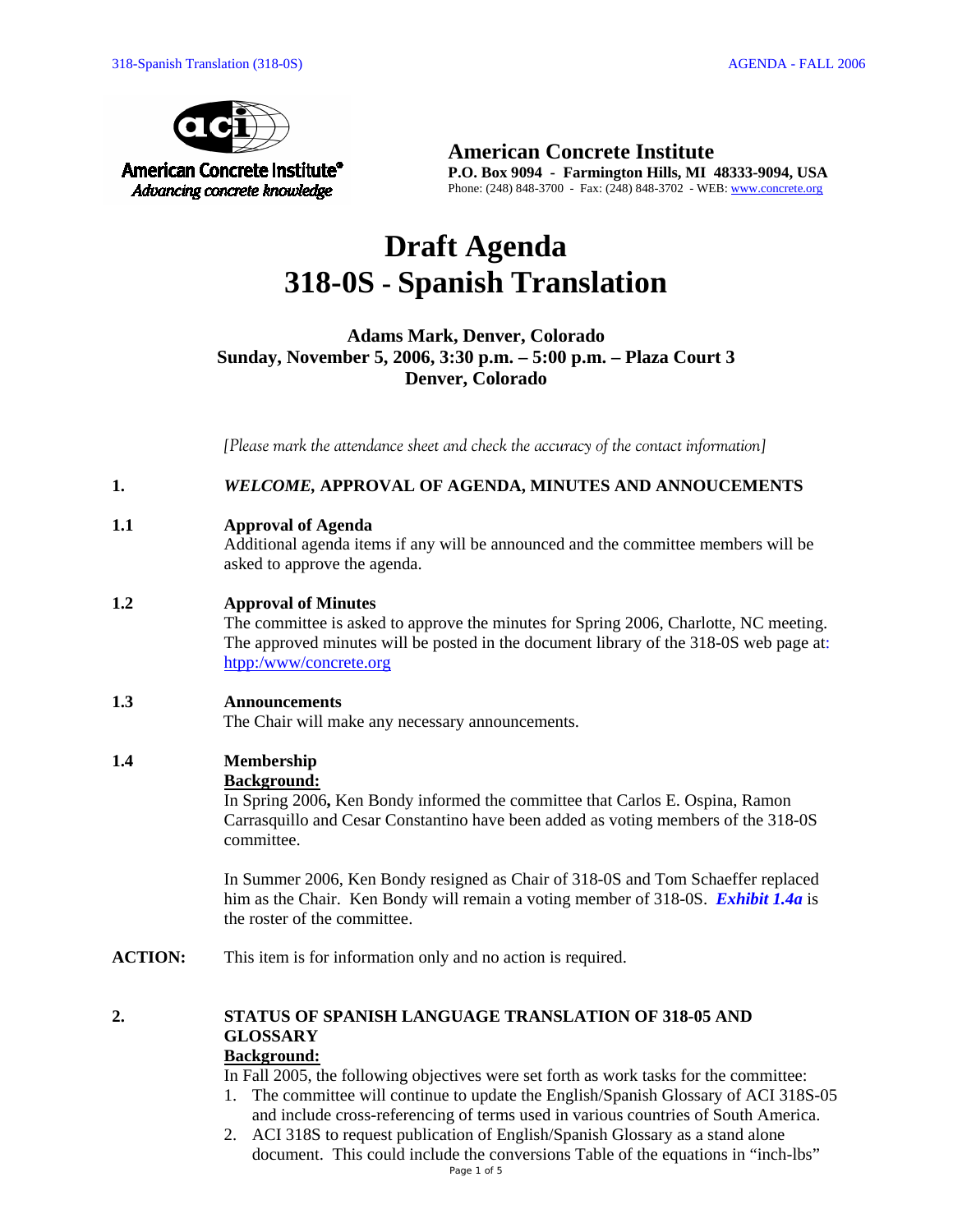units and metric units.Ken Bondy agreed to request countries in South America to provide the terms used in the various countries*.* 

In Spring 2006, it was agreed that:

- 1. Juan Pablo Covarrubias of Chile will lead the effort for updating the proposed updates to the existing glossary (in ACI 318S-05) and target commonly used concrete terms that are geared for individual South American countries.
- 2. Chair Bondy informed the committee that the request to publish English/Spanish Glossary as a stand alone document is pending the completion of an updated version of the English/Spanish Glossary (that is included in ACI 318S-05).
- **ACTION:** 1. Juan Pablo Covarrubias to update on efforts for updating the existing glossary in ACI 318S-05 and for developing a list of commonly used terms (in concrete technology) in South American countries.
	- 2. Ken Bondy to update on the status of the standalone English/Spanish Glossary document

## **3. MAINTENANCE OF 318S**

#### **Background:**

It was agreed that 318S would be the maintenance committee of ACI 318S.

**ACTION:** This item is for information only and no action required.

## **4. DISSEMINATION OF ACI 318S-05**

#### **Background:**

In Fall 2005 and Spring 2005, the committee discussed various ways of dissemination of ACI 318S-05.

#### **4.1 Seminars in South American Countries**

In Fall 2005, an approach was discussed to organize seminars in 5 South American countries, who have or will be signing the MOU for production of AI 318S-05 in South America. The details for this proposal are to be developed by José (Pepe) Izquierdo.

In Spring 2006, José (Pepe) Izquierdo informed the committee that the seminars in South America will not be funded by ACI. He suggested that the seminars should be 2 day seminars with focus on topics dealing with members and systems. The committee agreed to develop a single package of PowerPoint slides for use by different lecturers. Roberto Stark will lead the effort of collection and assembling of a single set of slides for the seminars. Luis Garcia will provide slides for material covered in Chapters 1-9 of the ACI 318 that were developed for the trip to South America when Jim Jirsa was ACI President. This is not a settled issue. ACI wants to maintain a hands-off position in this process. Mario Rodriguez was designated as the coordinator with 318L.

**ACTION**: Mario Rodriguez to report on the status of the presentation materials for the seminars in South American countries.

## **4.2 Making ACI 318S-05 available to the code writing bodies in South America Background:**

In Fall 2005**,** Shuaib Ahmad agreed to send complimentary copies of ACI 318S-05 to the code writing bodies in South America.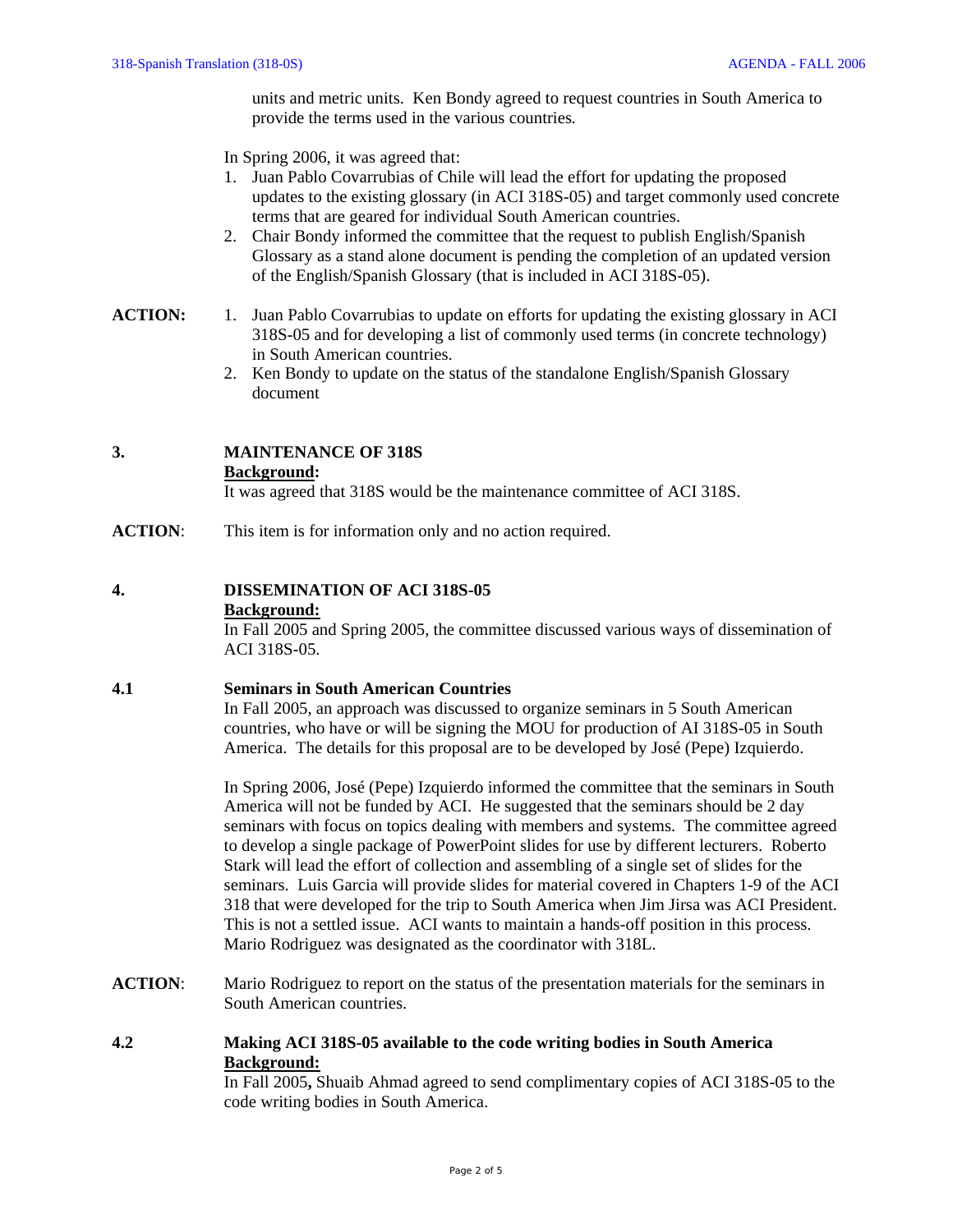- **REPORT**: In Spring 2006, Shuaib Ahmad informed the committee that in February 2006, Complimentary copies of ACI318S-05 were sent to the standards development organizations of the five South American countries.
- **ACTION**: This item is for information only and no action is required.

# **4.3 Individual agreements with South American countries for printing and sales in South America**

## **Background:**

In Fall 2005, Shuaib Ahmad reported that as of 10/1/05, five Associations were identified for signing a Memorandum of Understanding (MOU) for production and sale of ACI 318S-05 in South America. These are identified in Table 2.1.3. ACI has signed an MOU with IMCYC (Mexico) and ACI Peru Chapter (Peru).

|                | <b>Association</b>                                                    | Country    | <b>Contact</b>    |                     |
|----------------|-----------------------------------------------------------------------|------------|-------------------|---------------------|
| No.            |                                                                       |            | <b>First Name</b> | <b>Last Name</b>    |
| 1              | Instituto del Cemento y del<br>Hormigón de Chile (ICH)                | Chile      | Juan Pablo        | Covarrubias         |
| $\mathfrak{D}$ | Seccional Colombiana del Instituto<br>Amenicnoof Colombia-ACI Chapter | Colombia   | Jorge             | Segura              |
| 3              | <b>ACI</b> Costa Rica Chapter                                         | Costa Rica | Guillermo         | Santana             |
| $\overline{4}$ | Instituto Mexicano del cemento y del<br>Concrete (IMCYC)              | Mexico     | Jorge             | Sánchez<br>Laparade |
| 5              | <b>ACI Peru Chapter</b>                                               | Peru       | Enrique           | Pasquel             |

**Table 2.1.3**

**ACTION:** For information only and no action required. This item will be removed from the next agenda.

# **5. EXCEPTIONS TO ACI 318S-05 IN VARIOUS COUNTRIES OF SOUTH AMERICA**

#### **Background:**

In Fall 2005, in consultation with Chair of 318L (Santana), Chair Bondy agreed to develop a procedure for collection of exceptions and amendments for each country to ACI 318S-05. This would include a procedure for feeding back the exceptions and amendments for each country back to the ACI 318 for consideration and the coordination of the information.

The committee agreed that the coordination and technical assessment of exceptions and amendments for each country to ACI 318S-05 could be handled by 318L.

In Spring 2006, Guillermo Santana agreed to coordinate the effort of collecting exceptions/amendments of various South American countries to the ACI 318S-05 and coordination with ACI 318L for technical assessment and further processing of these exceptions/amendments. Augusto Holmberg is also working on this process. Ken Bondy will contact both Guillermo Santana and Augusto Holmberg and coordinate efforts to avoid duplications.

**ACTION:** Guillermo Santana to report on the status of collecting the exceptions/amendments of various South American countries to the ACI 318S-05 and the coordination efforts with ACI 318L.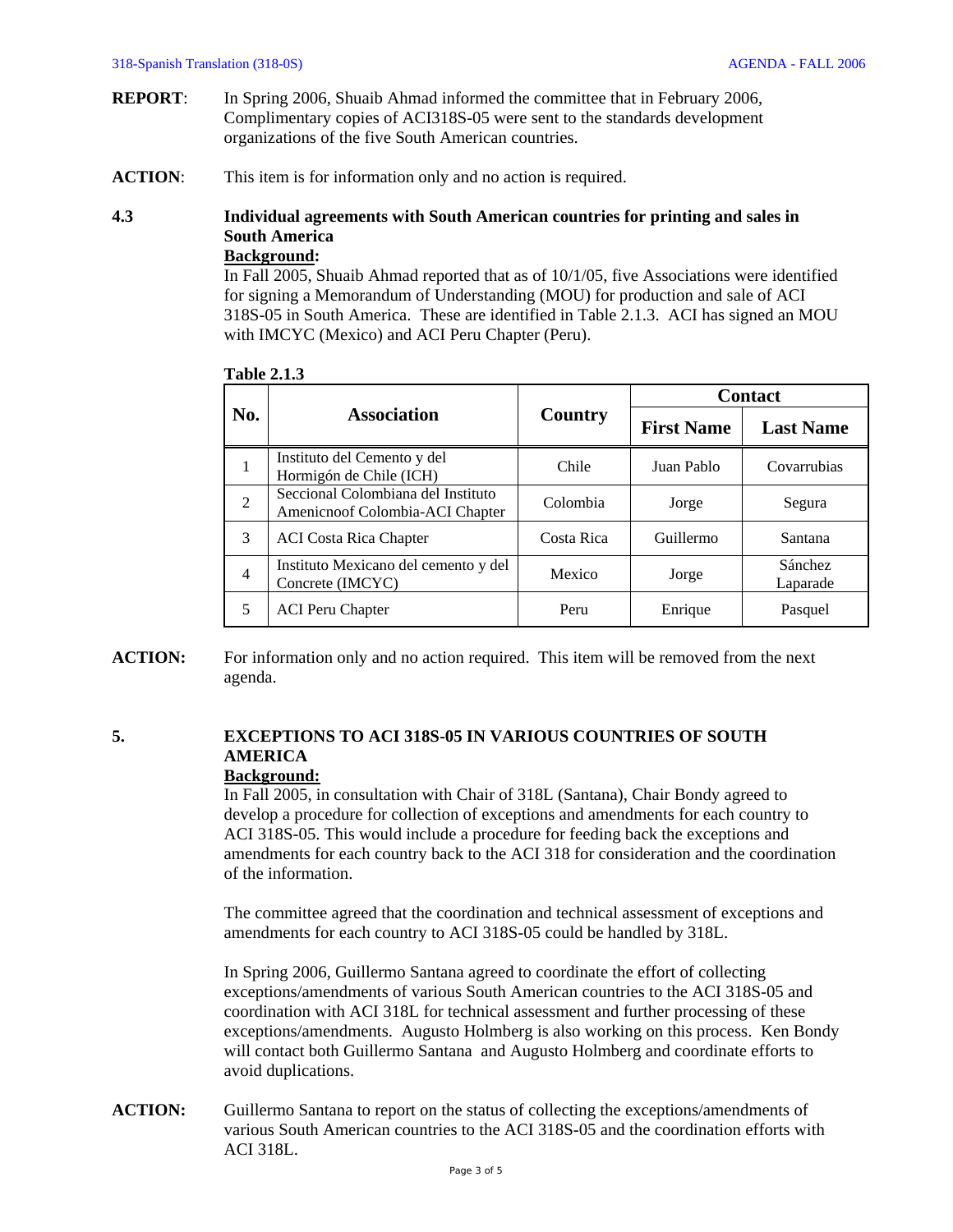## **6. IDENTIFICATION OF DOCUMENTS TO BE TRANSLATED Background:**

In Fall 2005, the committee agreed to establish a Task group for identifying the first set of ACI consensus documents referenced in ACI 318 S-05. A formal request was made to Secretary Basil Rabbat to seek permission of ACI 318 to initiate work on Spanish translation of ACI 301, since this committee is a subcommittee of ACI 318.

Luis Garcia agreed to provide a copy of the Spanish translation of ACI 301-02 which then can be updated for the ACI 301-05 edition.

The Colombian ACI Chapter offered their translation of ACI 301 in a letter to Bill Tolley. In addition, a Mexican translation of 301 was offered to the subcommittee during the meeting.

In Spring 2006, the subcommittee agreed to use the Colombian translation of ACI 301 as its starting point in developing a consensus translation. Luis Garcia stated that the ACI Colombian Chapter would hire an individual to work on the Spanish version to be finalized in June 2007. The updated version will then give to the 318-0S for processing it as a consensus document.

**ACTION**: Luis Garcia to update on the status of translations for 301-02, 302-04 and 360-92.

#### **7. OTHER BUSINESS:**

## **7.1 Spanish Translation of selected ASTM documents Background:**

318S agreed to offer assistance if requested by ASTM. In Fall 2005, it was agreed (motion by Bondy, second by Carrasquillo, approved unanimously) that Chair Bondy would email a request to Shuaib Ahmad asking him to contact ASTM and inform them of this offer, and to request a list of additional English terms that ASTM would like to have translated by 318S.

In Spring 2006, Shuaib Ahmad reported that ASTM is in the process of translating selected ASTM documents into Spanish.

**REPORT:** Shuaib Ahmad to report on the status of the selected ASTM documents being translated into Spanish.

#### **8. NEXT MEETING**

The next meeting is scheduled for April 2007, Hilton, Atlanta, GA.

## **9. ADJOURNMENT**

Enclosures: *Exhibit 1.4a* Roster of 318-0S